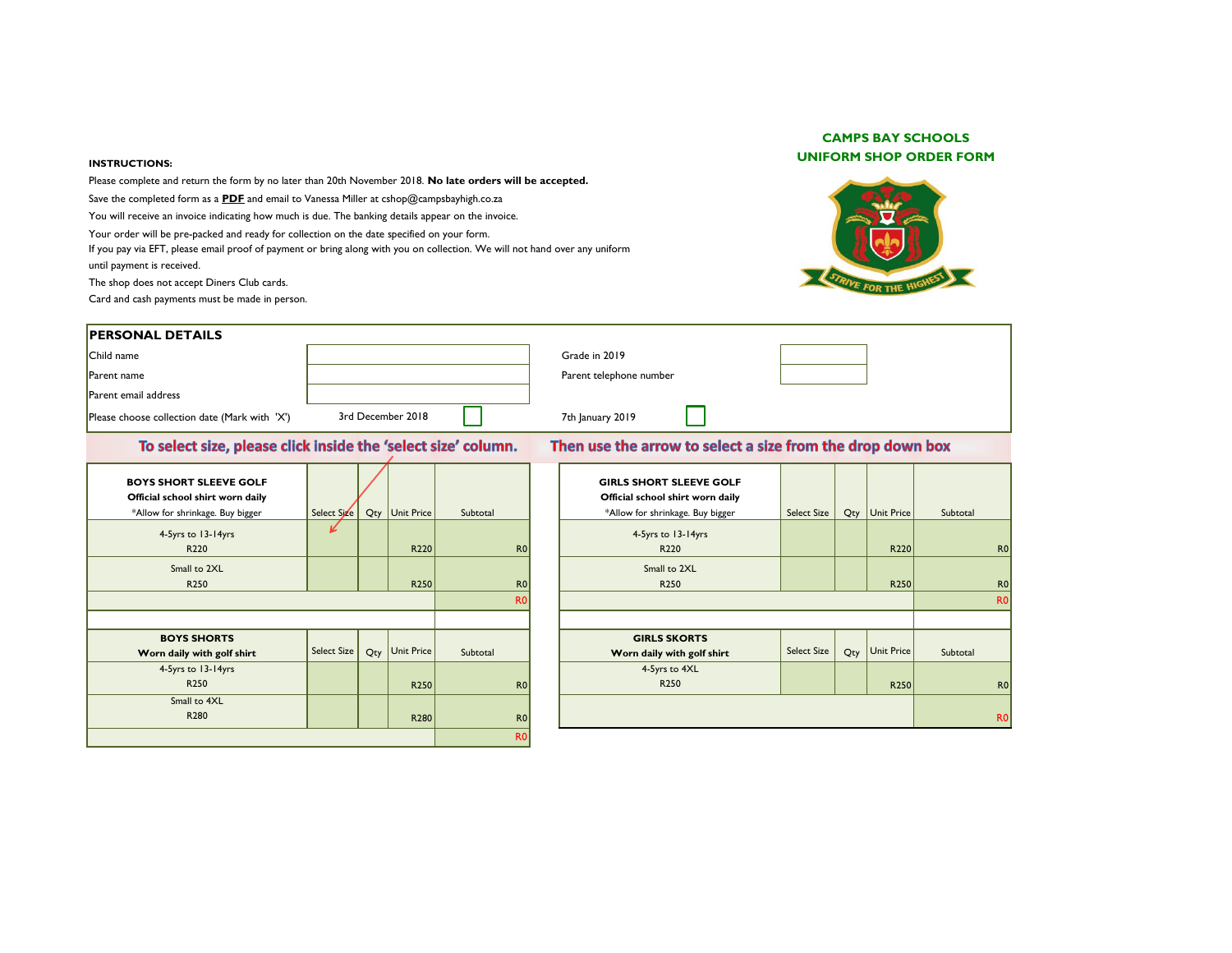| <b>BOYS CHINOS (LONG PANTS)</b>     |                    |     |                   |                |
|-------------------------------------|--------------------|-----|-------------------|----------------|
| Worn instead of shorts if preferred | <b>Select Size</b> | Qty | <b>Unit Price</b> | Subtotal       |
| 4-5yrs to 13-14yrs                  |                    |     |                   |                |
| R280                                |                    |     | R <sub>280</sub>  | R <sub>0</sub> |
| Small to 4XL                        |                    |     |                   |                |
| R300                                |                    |     | R300              | R <sub>0</sub> |
|                                     | R0                 |     |                   |                |

| <b>GIRLS CHINOS (LONG PANTS)</b>    |                    |     |             |                |
|-------------------------------------|--------------------|-----|-------------|----------------|
| Worn instead of skorts if preferred | <b>Select Size</b> | Qty | Unit Price  | Subtotal       |
| 4-5yrs to 4XL                       |                    |     |             |                |
| <b>R150</b>                         |                    |     | <b>R150</b> | R <sub>0</sub> |
| <b>SALE</b>                         |                    |     |             |                |
| <b>While stocks last</b>            |                    |     |             |                |

| <b>BOYS KHAKI SOCKS</b> | Select shoe |     |            |          |
|-------------------------|-------------|-----|------------|----------|
| Worn daily              | size        | Qty | Unit Price | Subtotal |
| <b>R50</b>              |             |     | <b>R50</b> | R0       |
|                         |             |     |            | ĸυ       |

| <b>IAKI SOCKS</b> | Select shoe |                |                | <b>GIRLS WHITE SOCKS</b> | Select shoe |     |            |                 |
|-------------------|-------------|----------------|----------------|--------------------------|-------------|-----|------------|-----------------|
| rn dailv          | size        | Qty Unit Price | Subtotal       | <b>Worn daily</b>        | size        | Qty | Unit Price | Subtotal        |
| <b>R50</b>        |             | <b>R50</b>     | R <sub>0</sub> | <b>R30</b>               |             |     | <b>R30</b> | RO <sub>1</sub> |
|                   |             |                | R٥Ι            |                          |             |     |            | R <sub>0</sub>  |

| <b>BOYS BLAZER</b><br><b>Compulsory for High School</b> | Select size | Qty | Unit Price  | Subtotal       |  |
|---------------------------------------------------------|-------------|-----|-------------|----------------|--|
| R570                                                    |             |     | <b>R570</b> | R <sub>0</sub> |  |
|                                                         | R0          |     |             |                |  |

| <b>BLAZER</b><br>for High School | Select size |  | $Q_{\text{ty}}$ Unit Price | Subtotal        | <b>GIRLS BLAZER</b><br><b>Compulsory for High School</b> | Select size | Qty | Unit Price  | Subtotal       |                |
|----------------------------------|-------------|--|----------------------------|-----------------|----------------------------------------------------------|-------------|-----|-------------|----------------|----------------|
| R570                             |             |  | <b>R570</b>                | RO <sub>1</sub> | R570                                                     |             |     | <b>R570</b> |                | R <sub>0</sub> |
|                                  |             |  | R <sub>0</sub>             |                 |                                                          |             |     |             | R <sub>0</sub> |                |

| <b>BOYS SWIMMING COSTUMES</b>                 |                    |     |                  |                |                |
|-----------------------------------------------|--------------------|-----|------------------|----------------|----------------|
| Please let your child try on costume over his |                    |     |                  |                |                |
| underwear. Exchanges will only be accepted if |                    |     |                  |                |                |
| hygiene strip is in place.                    | <b>Select Size</b> | Qty | Unit Price       | Subtotal       |                |
| 6-7yrs to 11-12yrs                            |                    |     |                  |                |                |
| R <sub>230</sub>                              |                    |     | R230             | RO             |                |
| $13-14$ yrs to $2XL$                          |                    |     |                  |                |                |
| R <sub>250</sub>                              |                    |     | R <sub>250</sub> |                | R <sub>0</sub> |
|                                               |                    |     |                  | R <sub>0</sub> |                |

|                | <b>GIRLS SWIMMING COSTUMES</b>                |                    |     |            |                |
|----------------|-----------------------------------------------|--------------------|-----|------------|----------------|
|                | Please let your child try on costume over her |                    |     |            |                |
|                | underwear. Exchanges will only be accepted if |                    |     |            |                |
|                | hygiene strip is in place.                    | <b>Select Size</b> | Qty | Unit Price | Subtotal       |
|                | 6-7yrs to 13-14yrs                            |                    |     |            |                |
| <b>RO</b>      | R300                                          |                    |     | R300       | R <sub>0</sub> |
|                | Small to 2XLarge                              |                    |     |            |                |
| <b>RO</b>      | R340                                          |                    |     | R340       | R <sub>0</sub> |
| R <sub>0</sub> |                                               |                    |     |            | <b>R0</b>      |

| <b>BOYS ATHLETICS SHORTS</b><br>Worn for PT and sports | Select Size | Oty | Unit Price  | Subtotal       |
|--------------------------------------------------------|-------------|-----|-------------|----------------|
| 5-6yrs to 4XL                                          |             |     |             |                |
| R180                                                   |             |     | <b>R180</b> | R <sub>0</sub> |
|                                                        |             |     |             |                |

|                | <b>GIRLS SPORTS SKORTS</b> |                    |     |                  |          |                |
|----------------|----------------------------|--------------------|-----|------------------|----------|----------------|
|                | Worn for PT and sports     | <b>Select Size</b> | Qty | Unit Price       | Subtotal |                |
|                | 5-6yrs to 4XL              |                    |     |                  |          |                |
| <b>RO</b>      | R220                       |                    |     | R <sub>220</sub> |          | R <sub>0</sub> |
| R <sub>0</sub> |                            |                    |     |                  |          |                |